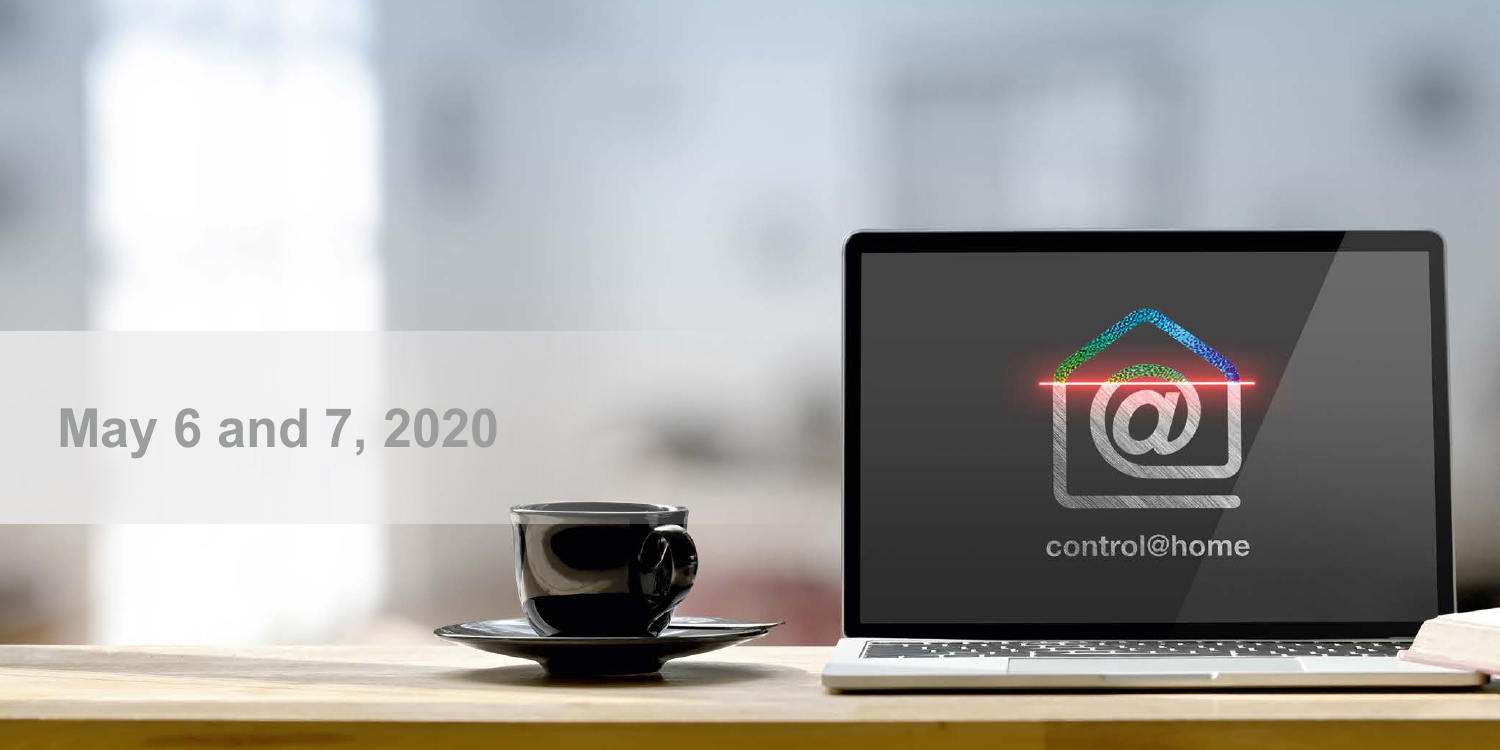### **Control@Home Game Changers in Gear Metrology**

While Control Show in Stuttgart/Germany was cancelled due to COVID-19, metrology goes on. See how our latest inspection products and capabilities are delivering amazing benefits in two live online events: Multi-Sensor Inspection, Integrated Gear Noise Analysis, 100% In-Process Quality Control and much more. Additionally, Gleason metrology experts will answer your gear inspection questions – don't miss this unique opportunity to learn about the latest developments in gear metrology.

> We are looking forward to your participation on May  $6<sup>th</sup>$  and  $7<sup>th</sup>$ , 2020

Ralf Nierlein Vice President Sales Europe Gleason Sales Germany

Klaus Deininger International Sales Manager Gleason Metrology Systems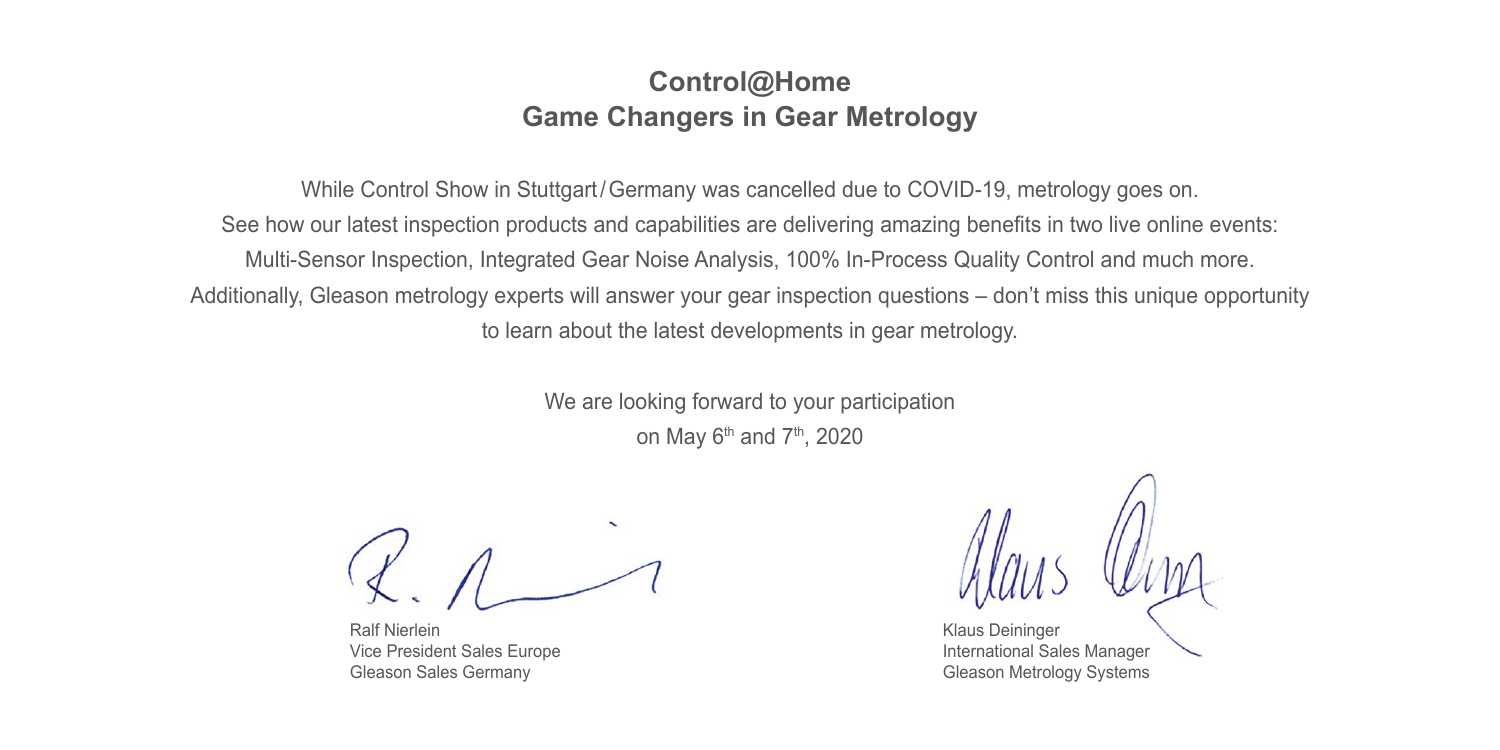#### **May 6th Multi Sensor Inspection and Gear Noise Analysis**

On the first day of Control@Home we present the latest metrology platform for faster and more efficient gear development. The GMSL Gear Inspection System offers all-in-one Multi Sensor Inspection of gears including tactile and optical inspection, gear analysis based on topographical measurements, as well as mathematical Tooth Contact Analysis (TCA) of pinion and gear in mesh. For noise analysis, it even integrates with KTEPS for unload Kinematic Transmission Error Prediction, and with KISSsoft Gear Design Software for Loaded TCA.





#### **May 7th**

#### **Optical In-Process Gear Inspection with Closed Loop Correction**

The second day of the Control@Home Webinar Series introduces a true Game Changer. In-process inspection with GRSL now allows for 100% quality control of gears, with Closed Loop feedback of correction values to the production machine. Additionally, this new metrology solution allows in-process lead inspection as well as integrated Gear Noise Analysis in real-time, and various automation options. If this is your topic, join us in the Control@Home Live Webinar Series on May  $7<sup>th</sup>$ .